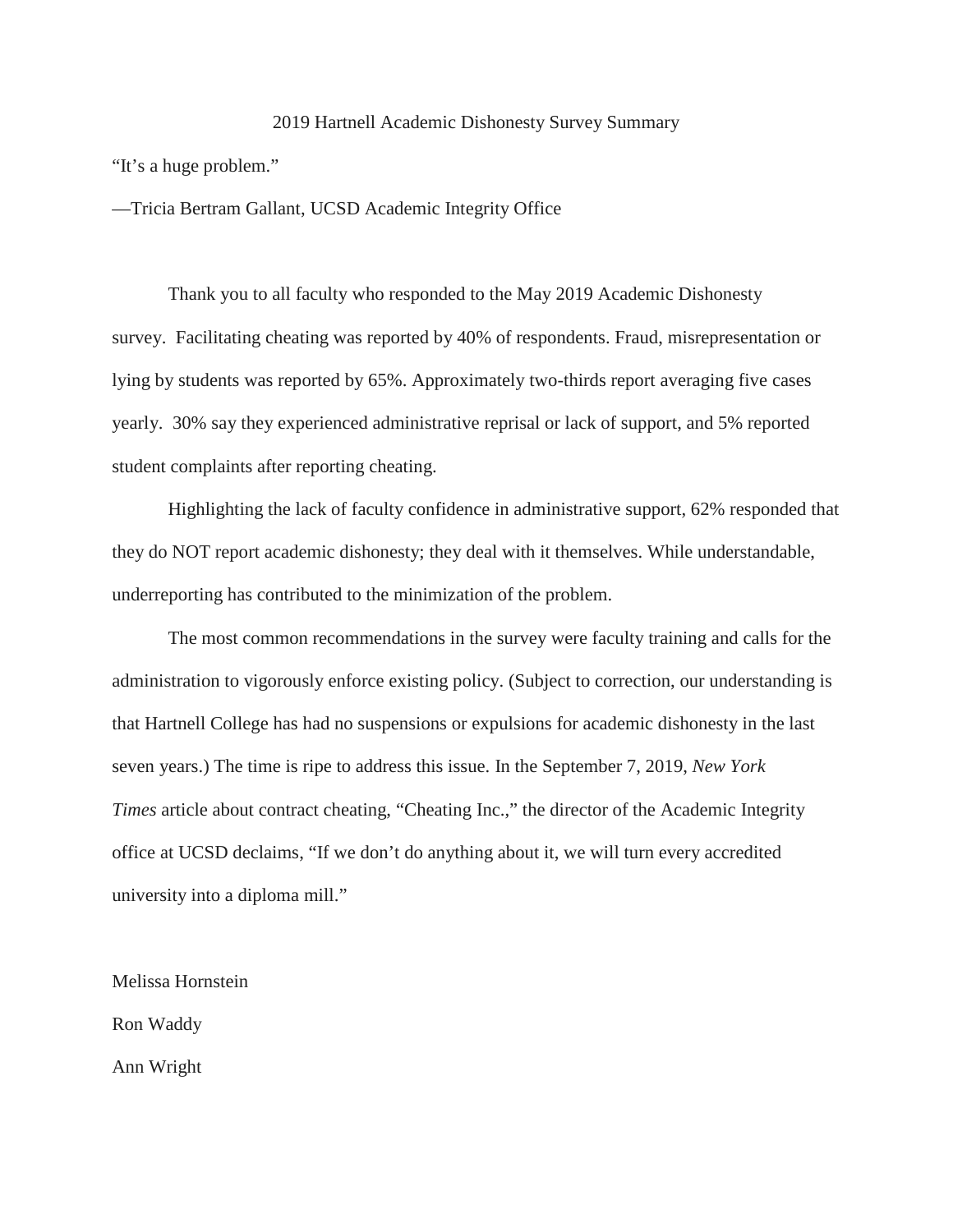## **Excerpts of Faculty Comments on Academic Dishonesty**

"I found answers written on the desk."

"I met with the dean of students at the time, but after the meeting it was clear to me that the administration wouldn't do anything about it."

"I was told to find points."

"I don't assign much writing anymore . . . . They can plagiarize off of each other."

"Canvas is not as secure and we've had reports of students cheating easily using Canvas."

"I am concerned with this survey, are we forgetting who the customers are?"

"It turns out it was more work for me to re-test the student."

"Kick them out of college."

### **Cheating Methods and Scope**

"12-20 [cases per year] . . . but that's putting a number on something that can vary a lot. Also, disclaimer: those are the cases I catch."

"I have seen an increase in cheating instagram cases this year an especially this semester compared to other semesters. I do not know why this is the case, but it is very disturbing."

"My experience so far has been that students will hide a cell phone in their lap. The other instance I observed was a blatant copying of Scantron responses at group tables"

"There was a pattern of all of a sudden of about 10 students, usually male, having bathroom emergencies. Students reported they were discussing the exam during the bathroom visits."

"The most common type [of plagiarism] . . . is just DELIBERATE copying of material online without proper attribution, and I see that with about 20% of all students; this despite being taught to not plagiarize."

"What do we prioritize here: damage or malice? . . . . If the student fakes that [research paper] those three units are a lie."

"In canvas it is much harder to follow the plagiarism. In the older system for Etudes it was easier to get an idea of plagiarism. In canvas I am checking constantly against in class writing samples and written turned in assignments".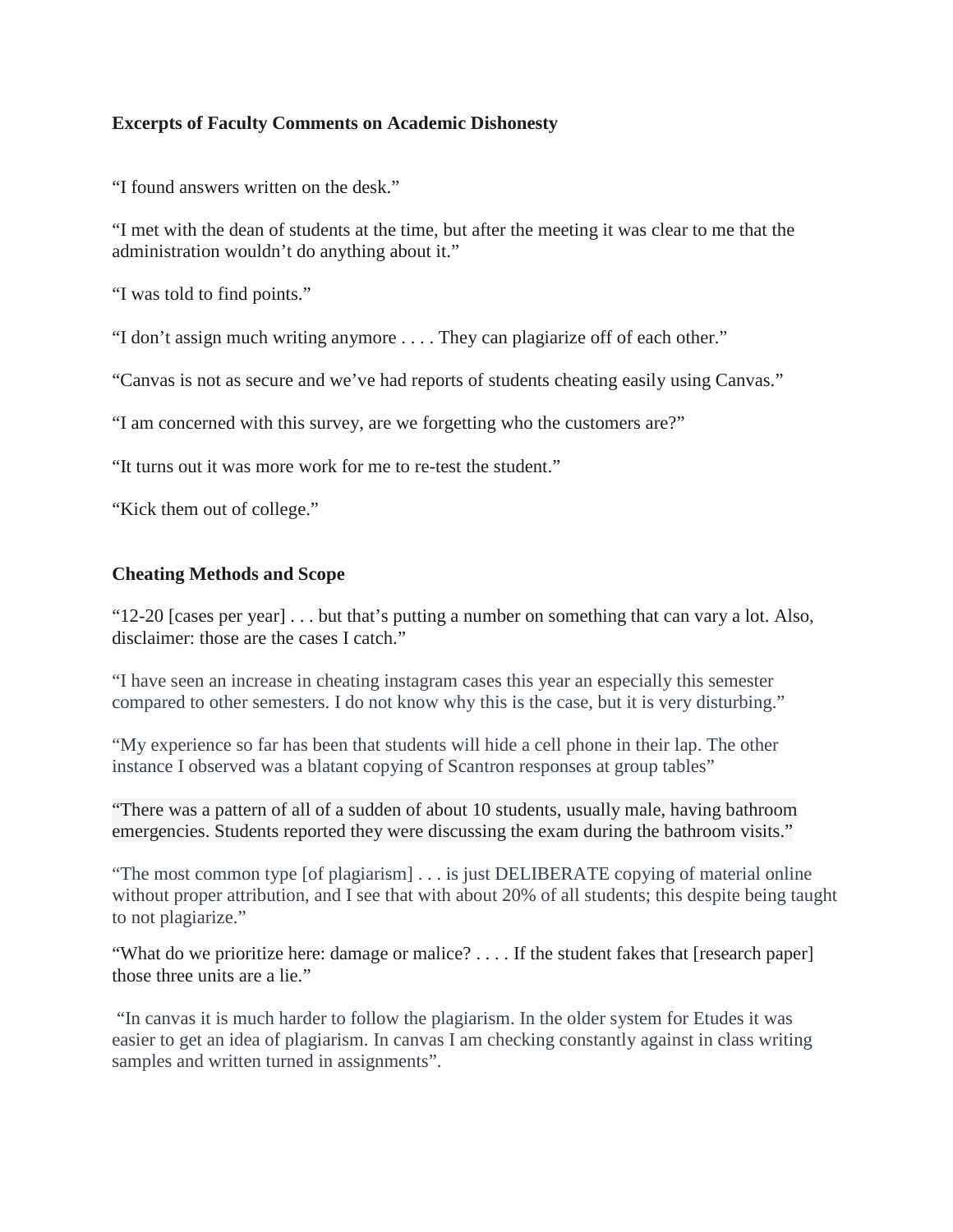"Aside from the occasional wandering eyes during a test, which I prevent early, the cheating I have experienced has come in the form of plagiarism; that is, mosaic or patchwork plagiarism in a research essay. Usually the student does not fully understand why this is a problem, so I make it a teaching moment and have student rewrite paper for a passing grade."

# "Failing grade and written reprimand (survey won't let me choose both!)"

"On a number of instances I have observed collaborative cheating efforts (facilitating, maybe should be ranked higher here), but outright fraud in requesting delay of exams, etc. is quite common . . . . Students who do resort to cheating seldom achieve a passing grade (in this course), of is they do higher than a 'C'; too low of a grade to be acceptable to ultimate pursuit of further credentialing in medical related professions."

"I feel that the misrepresentation is a regular occurrence . . . . They complete multiple group projects so unfair distribution of workload, writing the same responses, etc. is a regular occurrence."

"I treat initial incidence of plagiarism and cheating as teachable moments to address all students of the incident without naming the individuals, but addressing students in terms of personal integrity and reputation for themselves and others who may depend on them. I also follow up with instruction on voice, paraphrasing, quoting, and citing sources in MLA format. Individually, I note my finding on their papers and talk with them about it and its consequences per the college policy on academic dishonesty. If it happens again, I send my dean my findings along with a copy of the paper in question and cc the student via email."

# **Administration**

"Each case required about ten emails to the Student Life Office requesting follow-up."

"The response took almost a semester then the student was just counseled [by Student Life]. I had already done the counseling. They were referred to admin with the expectation of suspension."

"The administration tried to hide behind the excuse of student privacy for their failure to followup."

"Augustine Nevarez and I worked to resolve the issue."

#### **Suggestions**

"On Flex days we should get workshops on how to spot different types of cheating (especially electronically-based cheating)"

"I would love a database that contains serial cheaters, but I don't know if this violates FERPA."

"I think cheating should be explicitly addressed during Orientation."